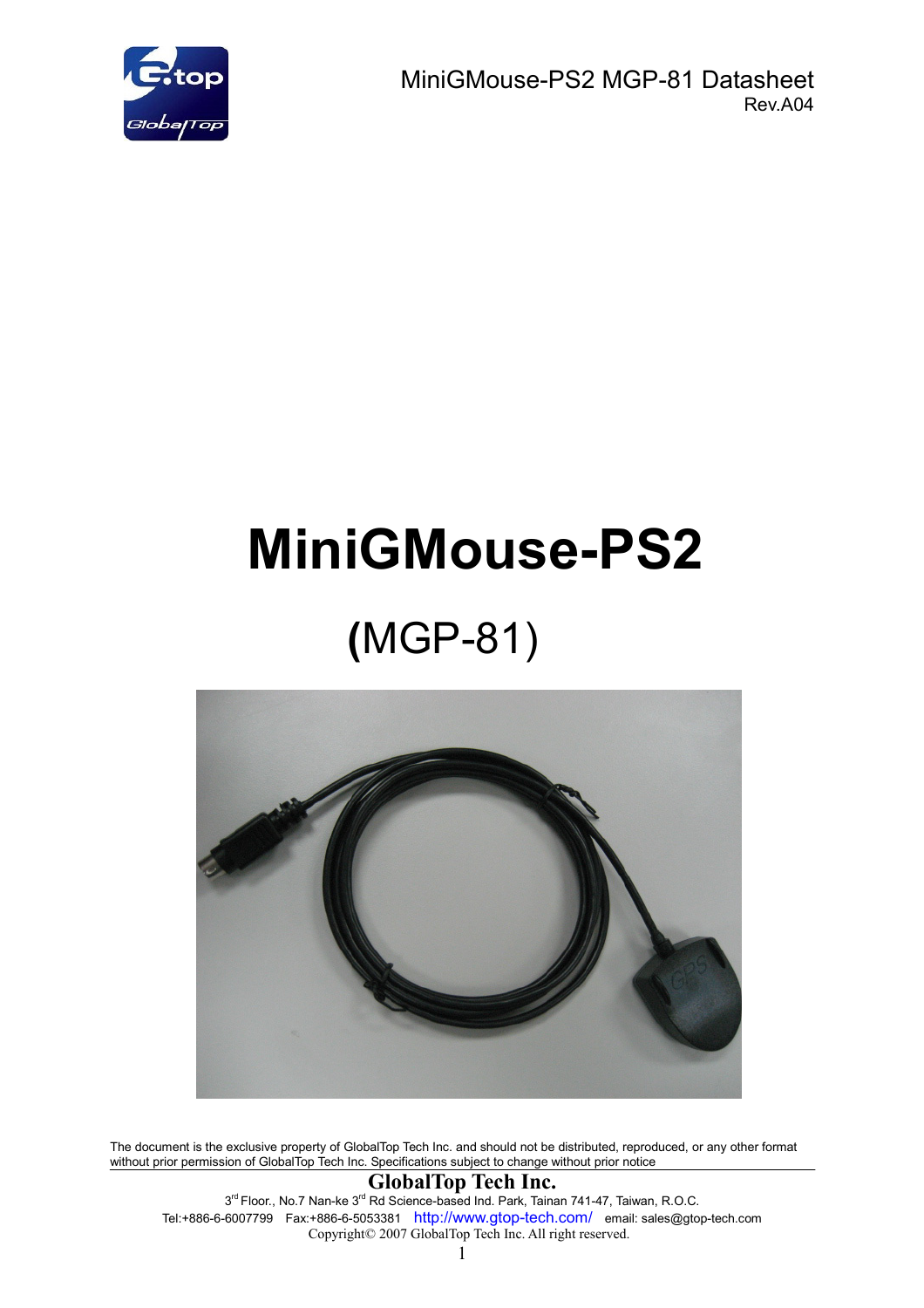

## **History**

| <b>History</b> |                 |                                          |  |  |
|----------------|-----------------|------------------------------------------|--|--|
| <b>Date</b>    | Rev.            | <b>Description</b>                       |  |  |
| 2008/06/11     | A00             | <b>First Release</b><br>(preliminary)    |  |  |
| 2008/12/16     | A01             | Second Release (preliminary)             |  |  |
| 2009/02/02     | A <sub>02</sub> | 1. Modify update rate show (preliminary) |  |  |
|                |                 | 2. Modify baud rate show                 |  |  |
| 2009/03/30     | A03             | <b>Formally Release</b>                  |  |  |
|                |                 | Page 5: Update Mechanical picture        |  |  |
|                |                 | Page 6 : Remove cable customization      |  |  |
| 2009/05        | A04             | Page 5: Add LED status description       |  |  |
|                |                 | Page 8: Add NMEA protocol for reference  |  |  |

The document is the exclusive property of GlobalTop Tech Inc. and should not be distributed, reproduced, or any other format without prior permission of GlobalTop Tech Inc. Specifications subject to change without prior notice

#### **GlobalTop Tech Inc.**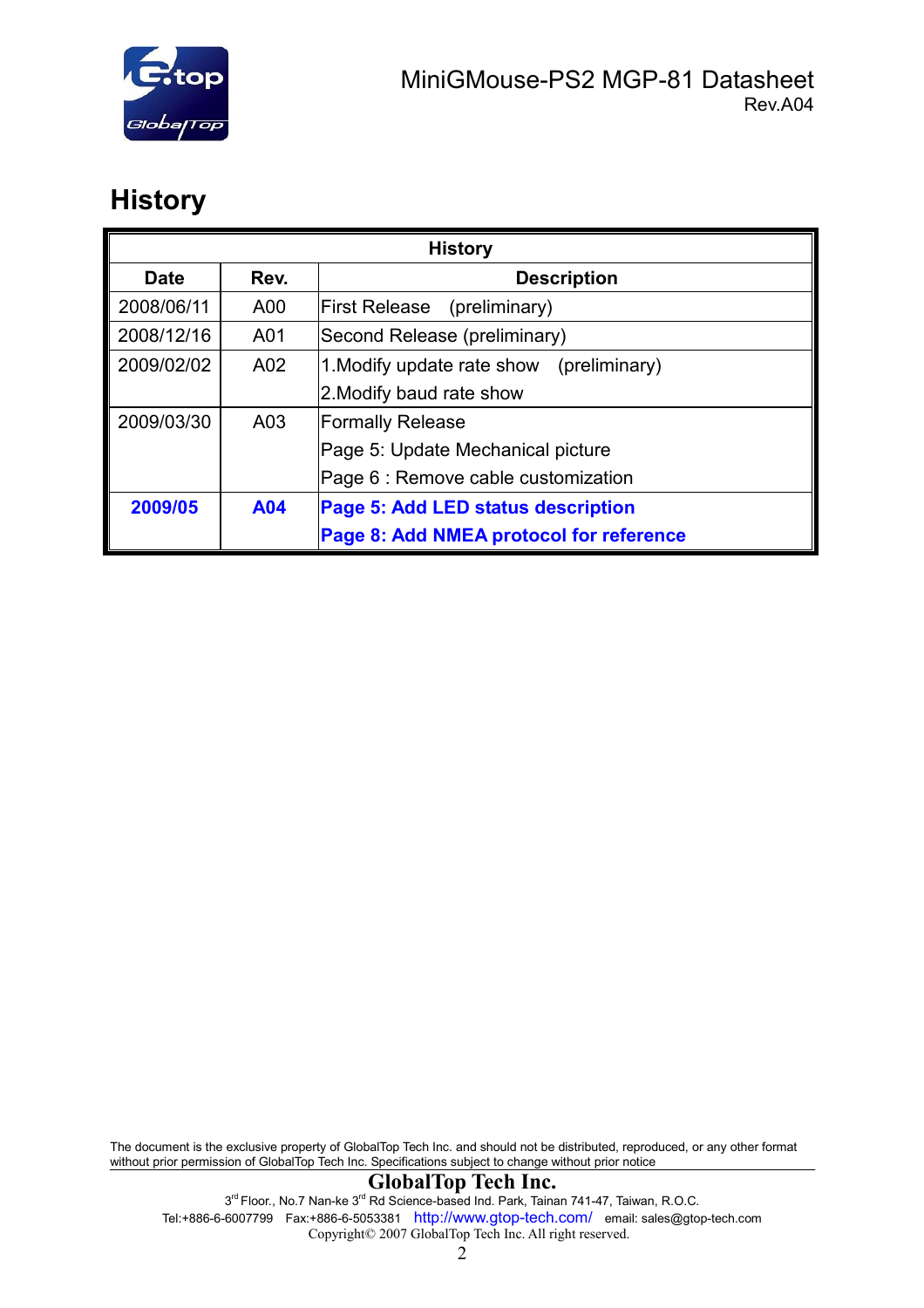

## **System Block**



The document is the exclusive property of GlobalTop Tech Inc. and should not be distributed, reproduced, or any other format without prior permission of GlobalTop Tech Inc. Specifications subject to change without prior notice

#### **GlobalTop Tech Inc.**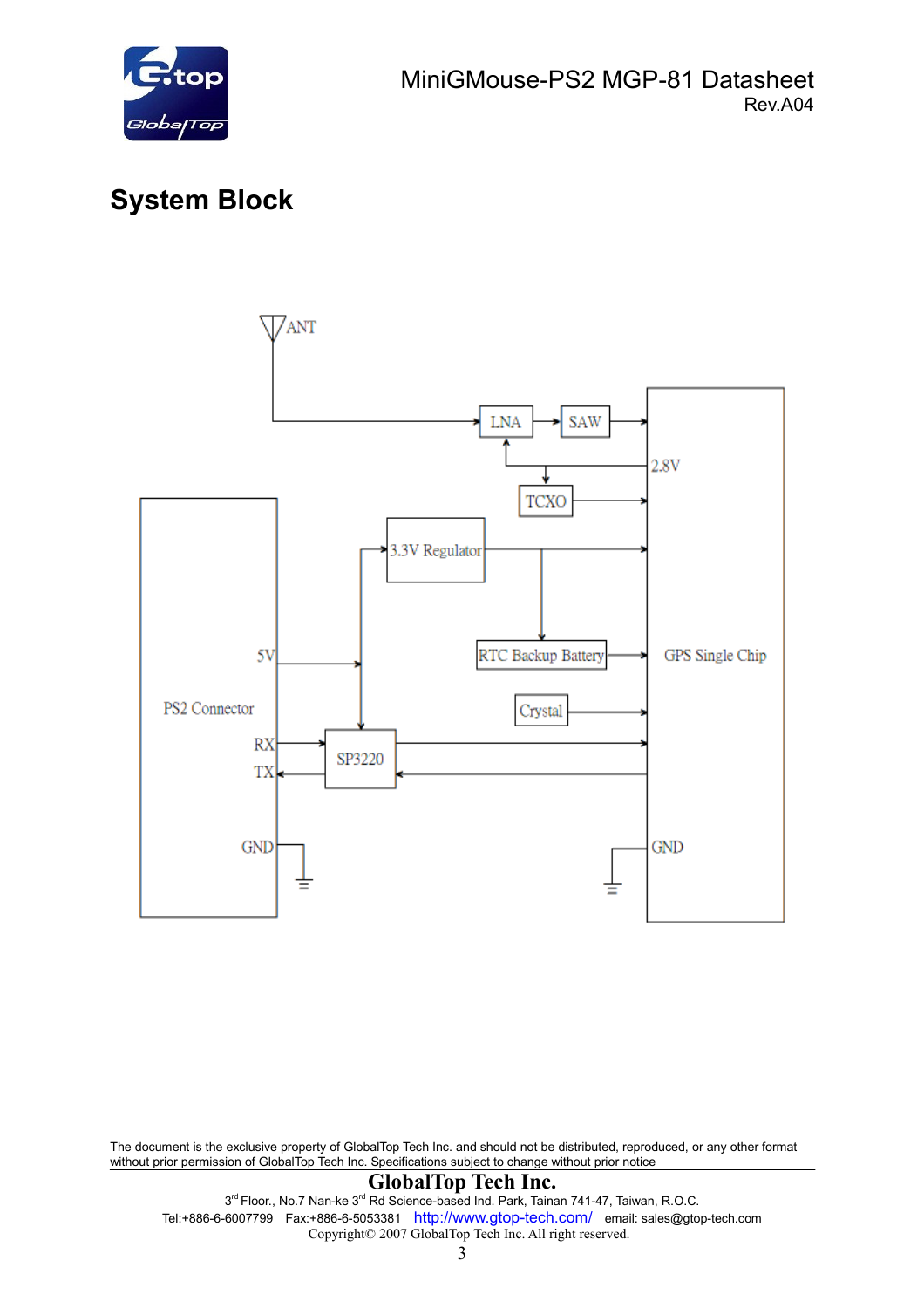

## **Description**

The miniGMous-PS2 is a GPS module. It is a GPS receiver providing a solution that high position and speed accuracy performances as well as high sensitivity and tracking capabilities in urban conditions .The GPS chipsets inside the module are designed by **MediaTek Inc**., which is the world's leading digital media solution provider and largest fab-less IC company in Taiwan. The module can support up to **66 channels.** The GPS solution enables small form factor devices. They deliver major advancements in GPS performances, accuracy, integration, computing power and flexibility. They are designed to simplify the embedded system integration process. The module is the best choice for you to design the GPS related products.

## **Features**

- **C** L1 frequency, C/A code, 66-channel
- Embedded LNA and SAW filter
- High sensitivity: Up to -163dBm tracking, superior urban performance
- Position accuracy:< 3m CEP (50%) without SA (horizontal)
- **♦** Cold Start is Under 35 seconds (Typical)
- Warm Start is Under 34 seconds (Typical)
- ♦ Low power consumption: 48mA@ acquisition, 38mA@ tracking
- DGPS(WAAS, EGNOS, MSAS) support **(**optional by firmware**)**
- Update rate:1Hz
- RoHS compliant

The document is the exclusive property of GlobalTop Tech Inc. and should not be distributed, reproduced, or any other format without prior permission of GlobalTop Tech Inc. Specifications subject to change without prior notice

#### **GlobalTop Tech Inc.**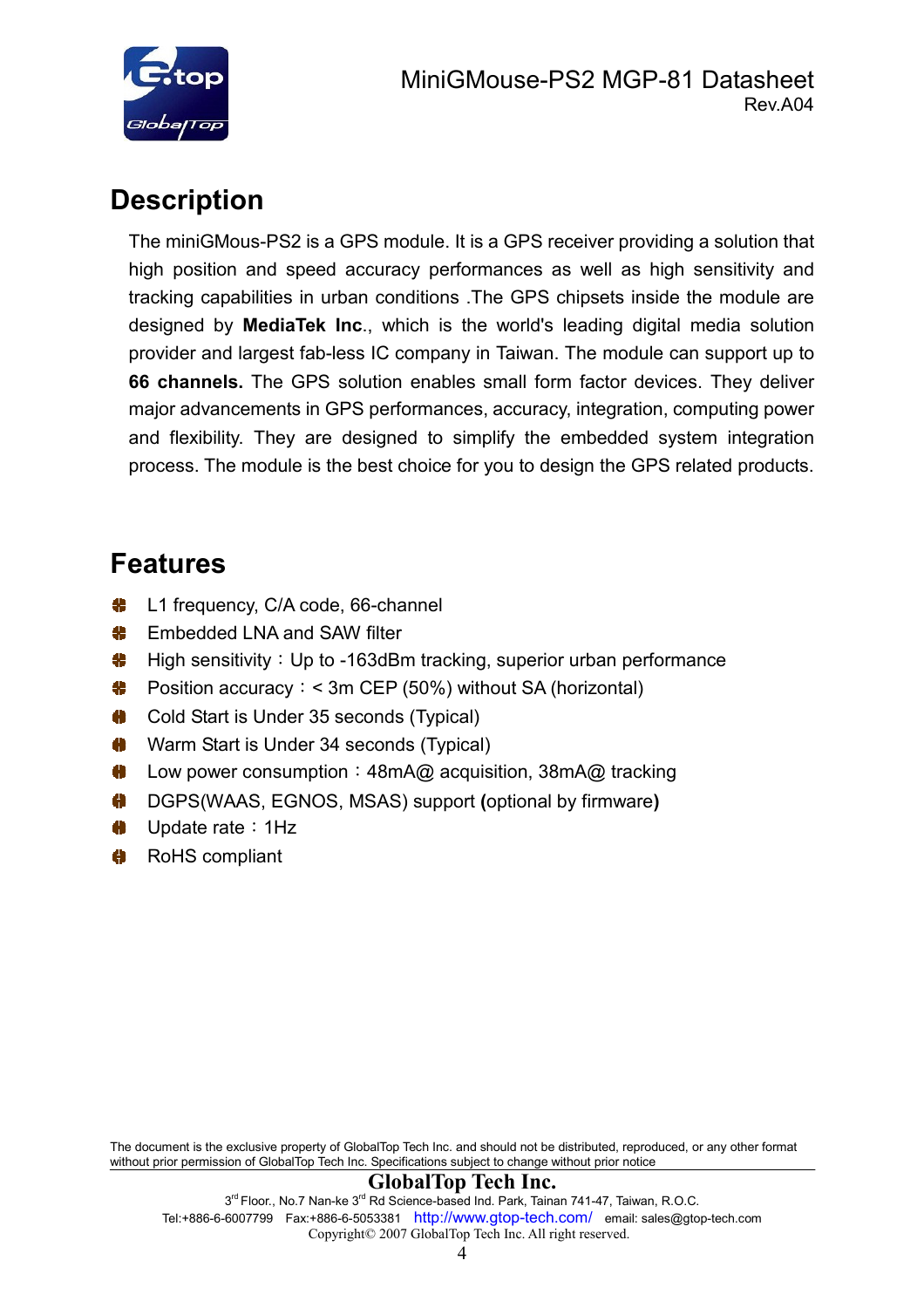

## **Mechanical**



**PS2 (Male)** 

## **Pin Configuration**

| Pin            | <b>Description</b> | <b>Internal wire color</b> |
|----------------|--------------------|----------------------------|
|                | <b>TX(RS232)</b>   | Orange                     |
| $\overline{2}$ | <b>NC</b>          |                            |
| 3              | +5VDC              | <b>Brown</b>               |
|                | <b>GND</b>         | <b>Black</b>               |
| 5              | <b>RX(RS232)</b>   | White                      |
| 6              | <b>NC</b>          |                            |

### **LED Status:**

| <b>Led Indicator</b>   | <b>Description</b>            |
|------------------------|-------------------------------|
| GPS positioning status | On : GPS Inquiring            |
|                        | Blinking: GPS Positioning fix |

The document is the exclusive property of GlobalTop Tech Inc. and should not be distributed, reproduced, or any other format without prior permission of GlobalTop Tech Inc. Specifications subject to change without prior notice

#### **GlobalTop Tech Inc.**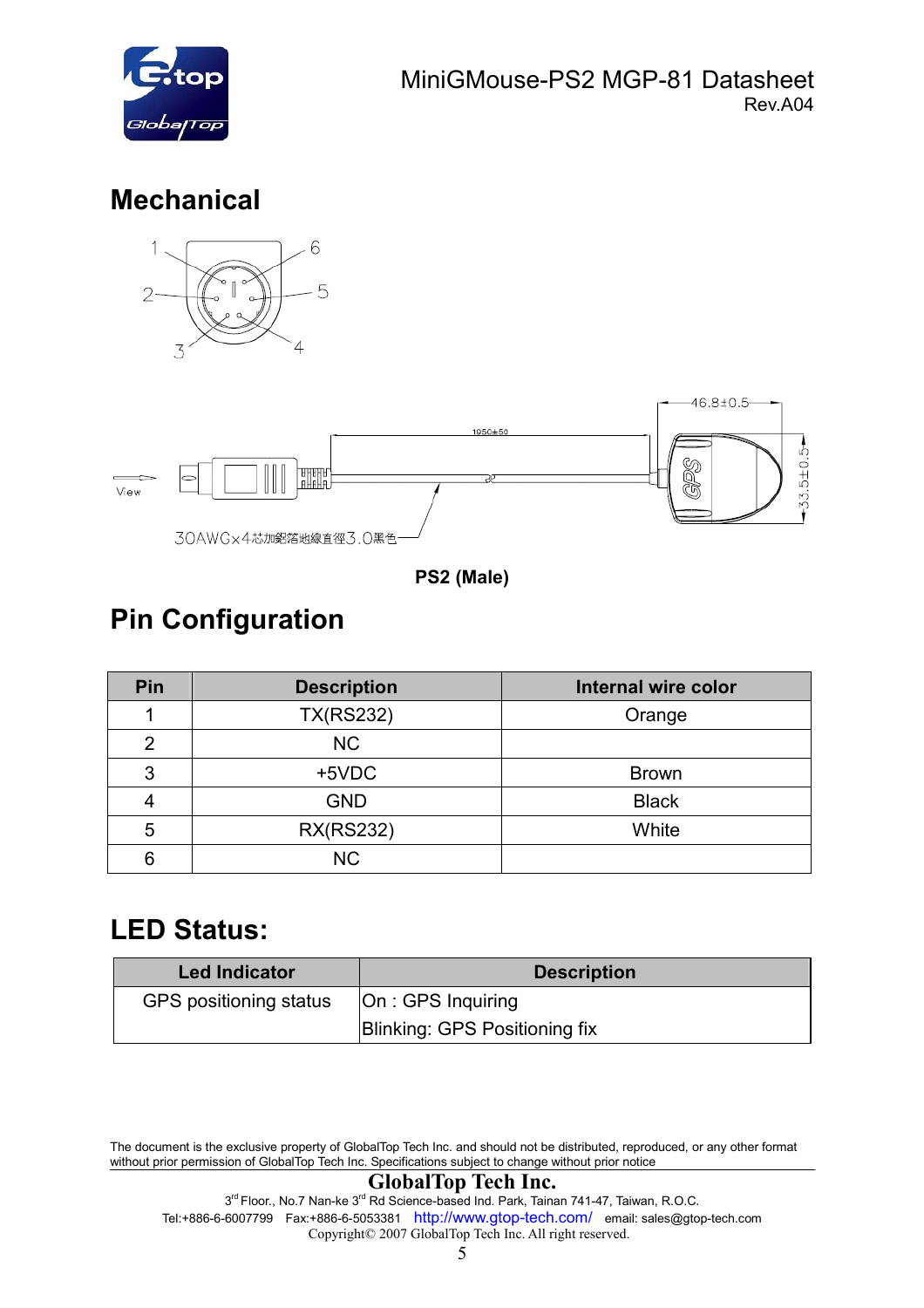

## **Specification**

| <b>General</b>                            |                                                             |  |  |
|-------------------------------------------|-------------------------------------------------------------|--|--|
| <b>Chipset</b>                            | <b>MTK MT3329</b>                                           |  |  |
| Frequency                                 | L1, 1575.42MHz                                              |  |  |
| C/A Code                                  | 1.023 MHz                                                   |  |  |
| <b>Channels</b>                           | 66 channels                                                 |  |  |
| <b>SBAS</b>                               | WAAS, EGNOS, GAGAN, MSAS Supported                          |  |  |
| Datum                                     | WGS84(Default), Tokyo-M, Tokyo-A, User Define               |  |  |
| Dimensions                                |                                                             |  |  |
| Length/Width/Height                       | $46(L)x33(W)x17.3(H)mm$ , without cable                     |  |  |
| Cable Length                              | 2m                                                          |  |  |
| <b>Performance Characteristics</b>        |                                                             |  |  |
|                                           | Without aid: 3.0m 2D-RMS                                    |  |  |
| <b>Position Accuracy</b>                  | < 3m CEP (50%) without SA (horizontal)                      |  |  |
|                                           | DGPS (RTCM, SBAS (WAAS, EGNOS, MSAS)): 2.5m                 |  |  |
| <b>Velocity Accuracy</b>                  | Without aid: $0.1$ m/s                                      |  |  |
|                                           | DGPS (RTCM, SBAS (WAAS, EGNOS, MSAS)): 0.05m/s              |  |  |
| <b>Acceleration Accuracy</b>              | Without aid: $0.1$ m/s <sup>2</sup>                         |  |  |
|                                           | DGPS (RTCM, SBAS (WAAS, EGNOS, MSAS)): 0.05m/s <sup>2</sup> |  |  |
| <b>Timing Accuracy</b>                    | 100 ns RMS                                                  |  |  |
|                                           | Acquisition: -148dBm (Cold Start)                           |  |  |
| Sensitivity                               | Reacquisition: -157dBm                                      |  |  |
|                                           | Tracking: -163dBm                                           |  |  |
| Update Rate                               | 1Hz(Default)                                                |  |  |
| <b>Acquisition (Open sky, stationary)</b> |                                                             |  |  |
| <b>Reacquisition Time</b>                 | Less than 1 second                                          |  |  |
| Hot start                                 | 1.0s (Typical)                                              |  |  |
| Warm start                                | 34s (Typical)                                               |  |  |

The document is the exclusive property of GlobalTop Tech Inc. and should not be distributed, reproduced, or any other format without prior permission of GlobalTop Tech Inc. Specifications subject to change without prior notice

#### **GlobalTop Tech Inc.**

<sup>3&</sup>lt;sup>rd</sup> Floor., No.7 Nan-ke 3<sup>rd</sup> Rd Science-based Ind. Park, Tainan 741-47, Taiwan, R.O.C. Tel:+886-6-6007799 Fax:+886-6-5053381 http://www.gtop-tech.com/ email: sales@gtop-tech.com Copyright© 2007 GlobalTop Tech Inc. All right reserved.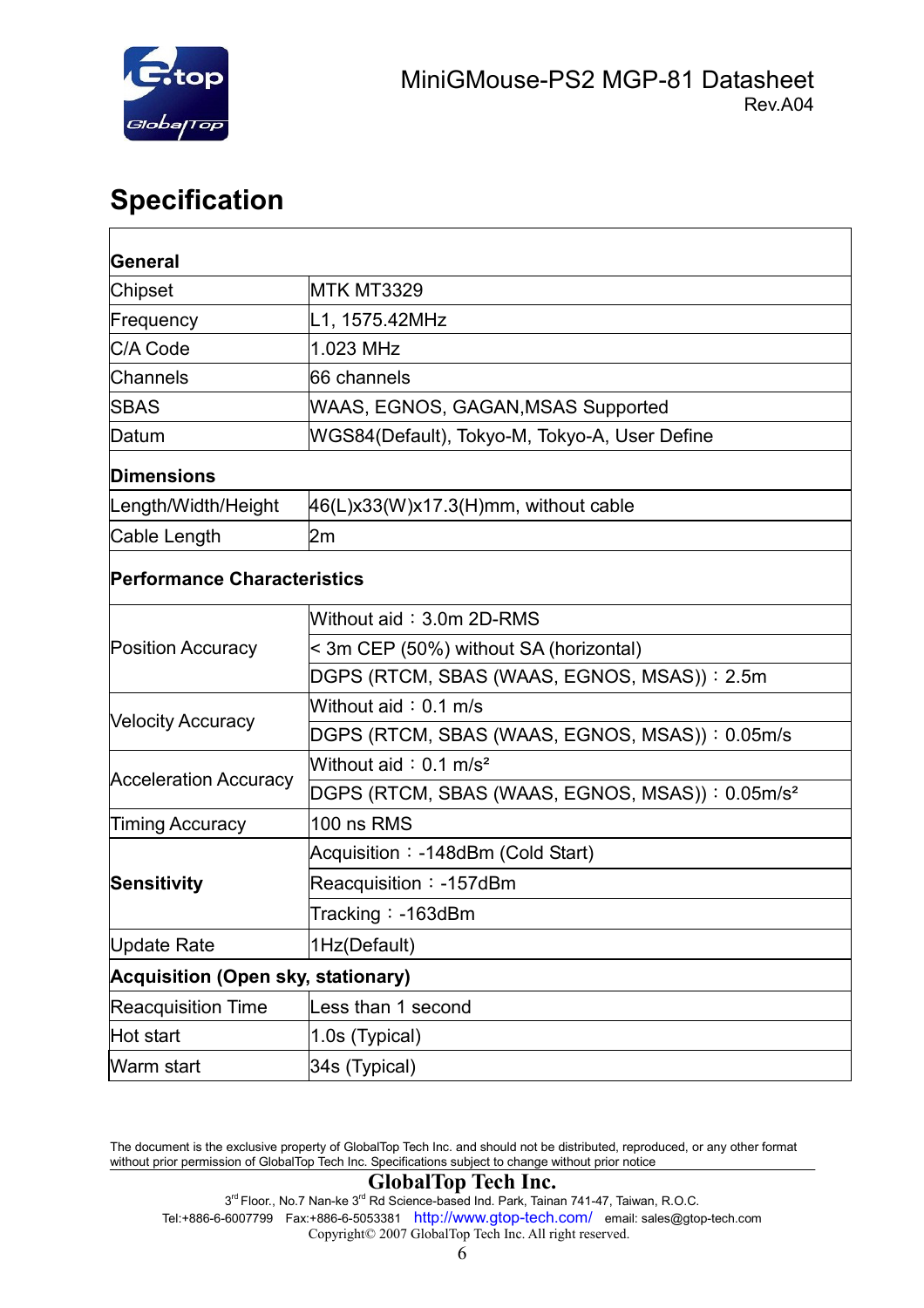

| Cold start                                                | 35s (Typical)                                         |  |  |
|-----------------------------------------------------------|-------------------------------------------------------|--|--|
| Dynamic                                                   |                                                       |  |  |
| Altitude                                                  | Maximum 18,000m                                       |  |  |
| Velocity                                                  | Maximum 515m/s                                        |  |  |
| Acceleration                                              | Maximum 4G                                            |  |  |
| <b>Power</b>                                              |                                                       |  |  |
| Input Voltage                                             | DC 5.0V ±5%                                           |  |  |
|                                                           | Acquisition: 48mA Typical                             |  |  |
| Power Consumption @ 5.0V                                  | Tracking: 38mA Typical                                |  |  |
| I/O                                                       |                                                       |  |  |
| Signal Output                                             | 8 data bits, no parity, 1 stop bit                    |  |  |
| <b>Baud Rates</b>                                         | 9600bps (4800/38400/57600/115200 bps by option)       |  |  |
|                                                           | NMEA 0183 v3.01 (Default: GGA, GSA, GSV, RMC, VTG)    |  |  |
| Protocols                                                 | <b>RTCM</b>                                           |  |  |
|                                                           | <b>MTK NMEA Command</b>                               |  |  |
| Environment                                               |                                                       |  |  |
|                                                           | -40 °C to 85 °C (without coin battery)                |  |  |
| <b>Operating Temperature</b>                              | -20 $\degree$ C to 60 $\degree$ C (with coin battery) |  |  |
|                                                           | -50°C to 90 °C (without coin battery)                 |  |  |
| -20°C to 60 °C (with coin battery)<br>Storage Temperature |                                                       |  |  |
| <b>Operating Humidity</b><br>5% to 95% (no condensing)    |                                                       |  |  |

The document is the exclusive property of GlobalTop Tech Inc. and should not be distributed, reproduced, or any other format without prior permission of GlobalTop Tech Inc. Specifications subject to change without prior notice

#### **GlobalTop Tech Inc.**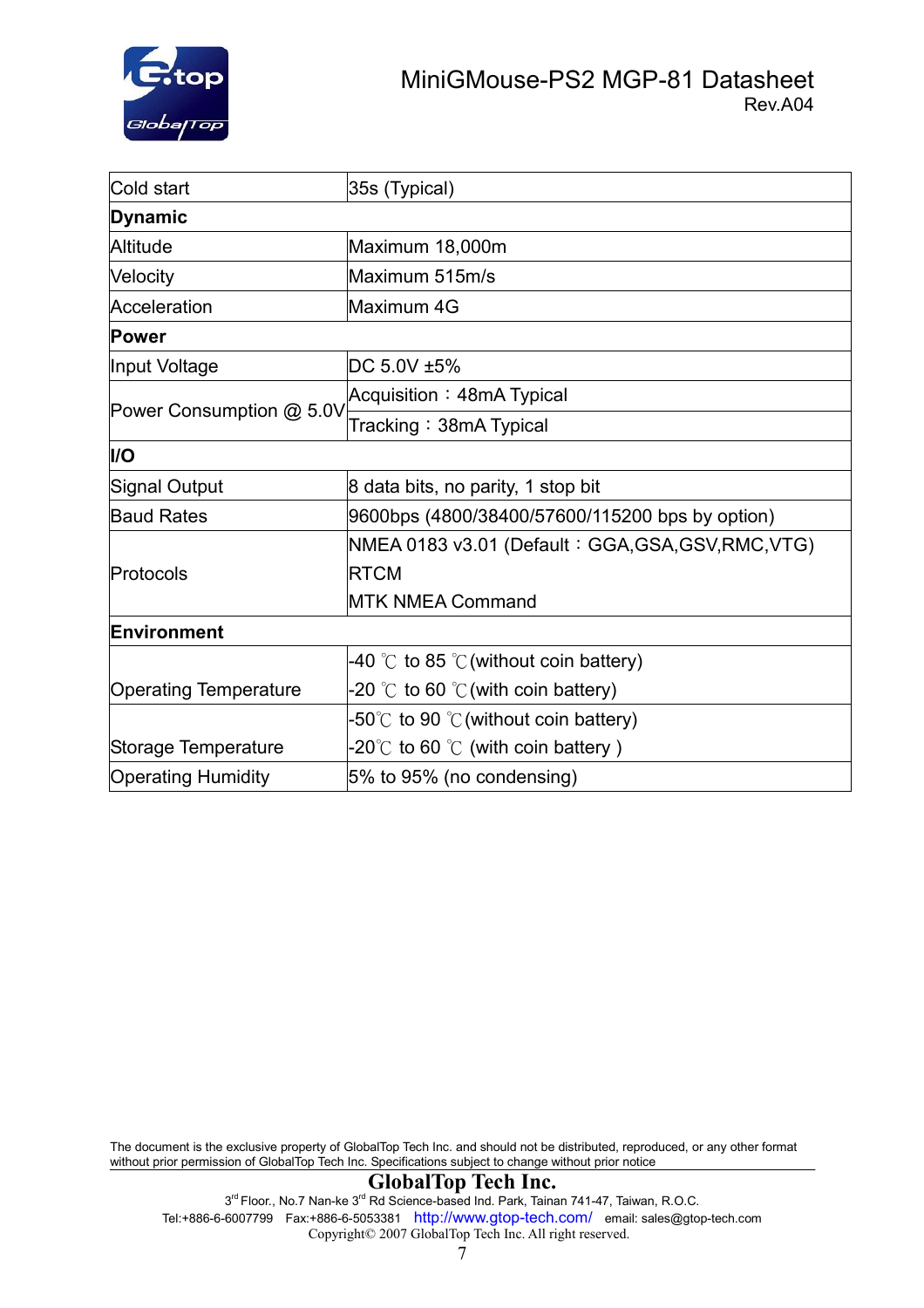

## **NMEA Output Sentence**

**Table-1** lists each of the NMEA output sentences specifically developed and defined by MTK for use within MTK products

| <b>NMEA Output Sentence</b><br>Table-1 |                                                   |  |
|----------------------------------------|---------------------------------------------------|--|
| <b>Option</b>                          | <b>Description</b>                                |  |
| <b>GGA</b>                             | Time, position and fix type data.                 |  |
| <b>GSA</b>                             | GPS receiver operating mode, active satellites    |  |
|                                        | used in the position solution, and DOP values.    |  |
| <b>GSV</b>                             | The number of GPS satellites in view satellite ID |  |
|                                        | numbers, elevation, azimuth, and SNR values.      |  |
| <b>RMC</b>                             | Time, date, position, course and speed data.      |  |
|                                        | Recommended Minimum Navigation Information.       |  |
| VTG                                    | Course and speed information relative to the      |  |
|                                        | ground.                                           |  |

The document is the exclusive property of GlobalTop Tech Inc. and should not be distributed, reproduced, or any other format without prior permission of GlobalTop Tech Inc. Specifications subject to change without prior notice

#### **GlobalTop Tech Inc.**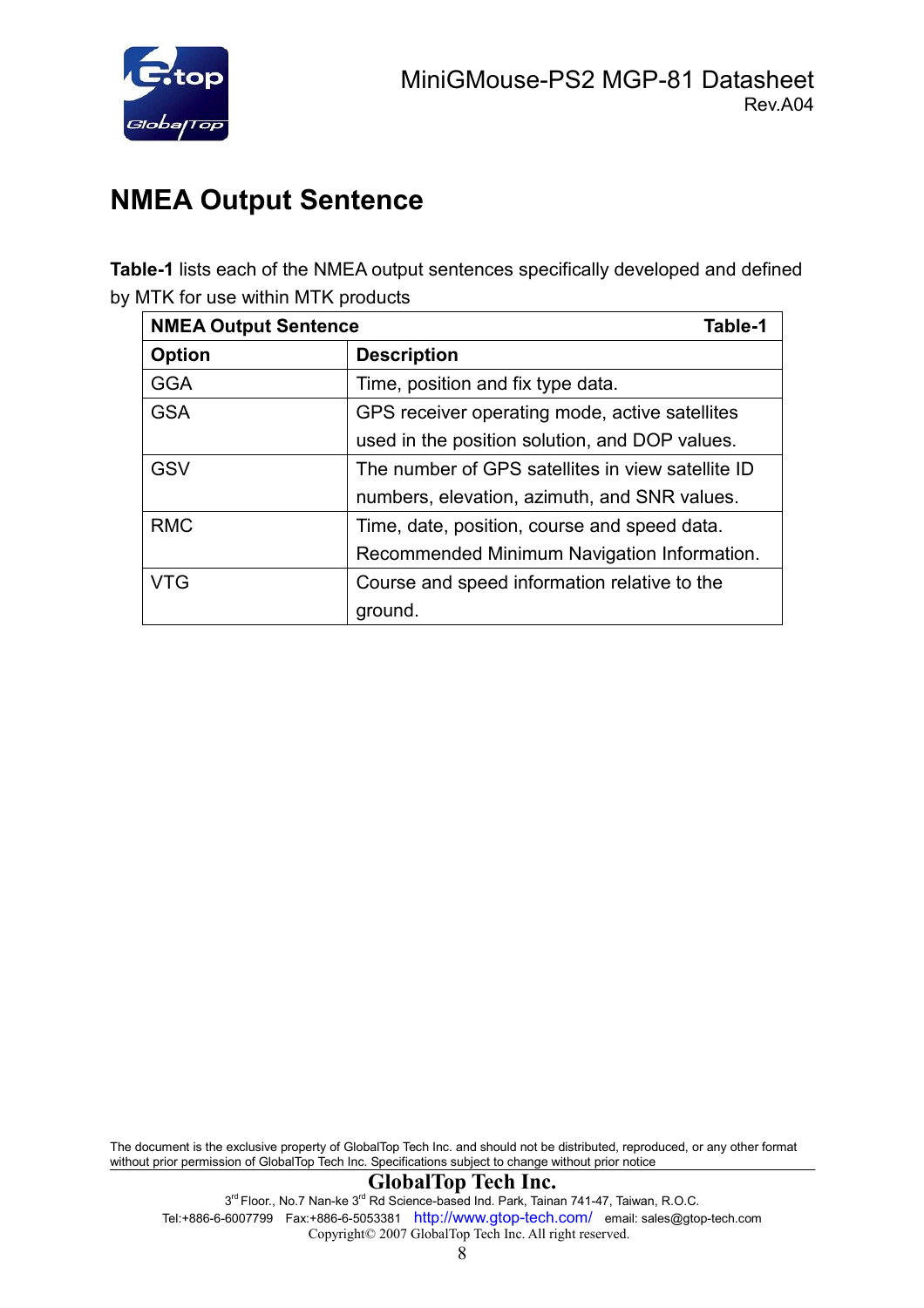

#### **GGA—Global Positioning System Fixed Data. Time, Position and fix related data for a GPS receiver**

**Table-2** contains the values for the following example:

\$GPGGA,064951.000,2307.1256,N,12016.4438,E,1,8,0.95,39.9,M,17.8,M,,\*65

| <b>GGA Data Format</b> |                |              | Table-2                       |
|------------------------|----------------|--------------|-------------------------------|
| <b>Name</b>            | <b>Example</b> | <b>Units</b> | <b>Description</b>            |
| Message ID             | \$GPGGA        |              | GGA protocol header           |
| <b>UTC Time</b>        | 064951.000     |              | hhmmss.sss                    |
| Latitude               | 2307.1256      |              | ddmm.mmmm                     |
| N/S Indicator          | N              |              | N=north or S=south            |
| Longitude              | 12016.4438     |              | dddmm.mmmm                    |
| <b>E/W</b> Indicator   | Е              |              | E=east or W=west              |
| <b>Position Fix</b>    | 1              |              | See Table-3                   |
| Indicator              |                |              |                               |
| <b>Satellites Used</b> | 8              |              | Range 0 to 14                 |
| <b>HDOP</b>            | 0.95           |              | <b>Horizontal Dilution of</b> |
|                        |                |              | Precision                     |
| <b>MSL Altitude</b>    | 39.9           | meters       | Antenna Altitude above/below  |
|                        |                |              | mean-sae-level                |
| Units                  | M              | meters       | Units of antenna altitude     |
| Geoidal                | 17.8           | meters       |                               |
| Separation             |                |              |                               |
| Units                  | M              | meters       | Units of geoidal separation   |
| Age of Diff. Corr.     |                | second       | Null fields when DGPS is not  |
|                        |                |              | used                          |
| Checksum               | $*65$          |              |                               |
| $<$ CR $>$ $<$ LF $>$  |                |              | End of message termination    |

| <b>Position Fix Indicator</b> | Table-3              |
|-------------------------------|----------------------|
| <b>Value</b>                  | <b>Description</b>   |
|                               | Fix not available    |
|                               | <b>GPS fix</b>       |
| ◠                             | Differential GPS fix |

The document is the exclusive property of GlobalTop Tech Inc. and should not be distributed, reproduced, or any other format without prior permission of GlobalTop Tech Inc. Specifications subject to change without prior notice

#### **GlobalTop Tech Inc.**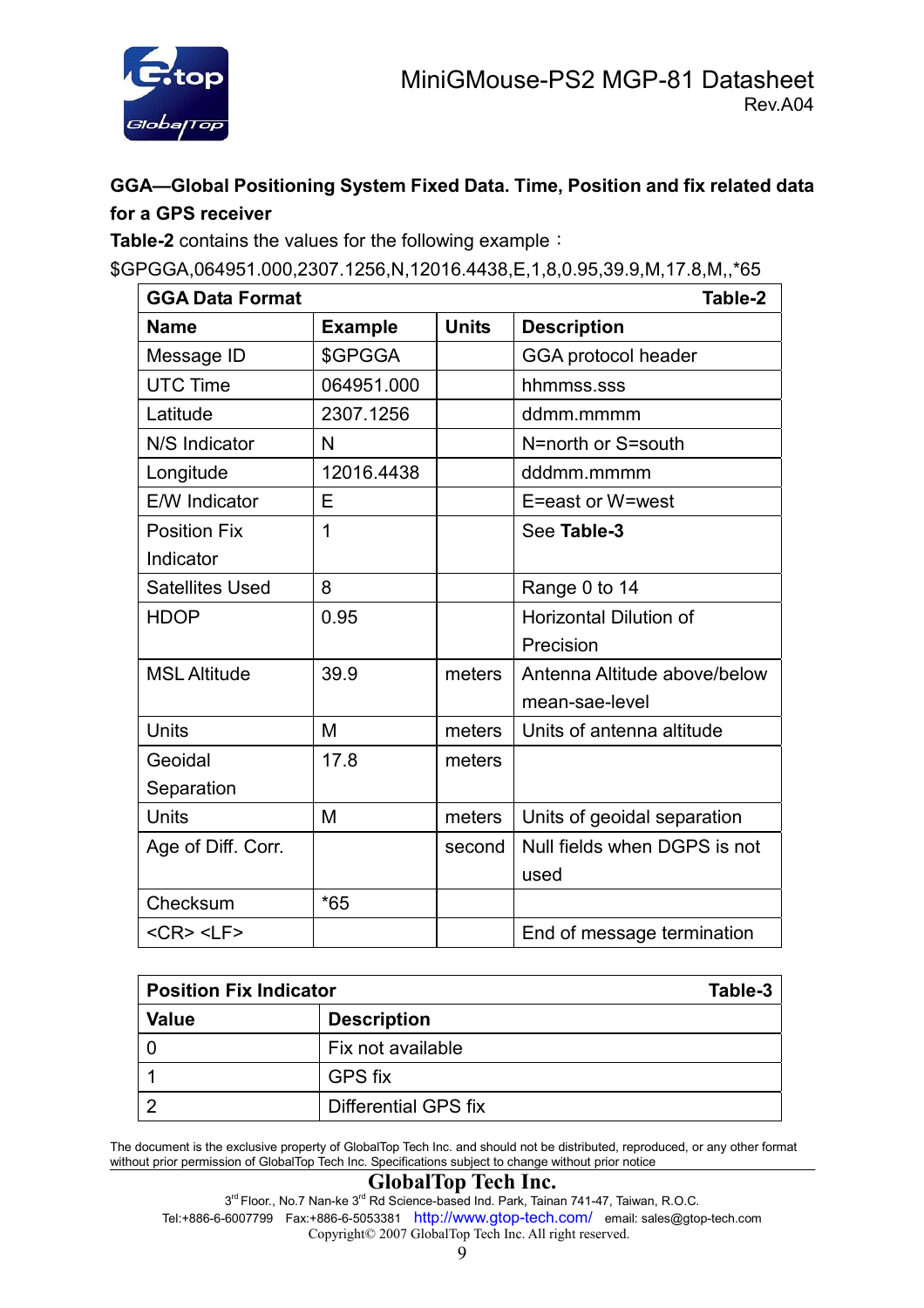

#### **GSA—GNSS DOP and Active Satellites**

**Table-4** contains the values for the following example:

\$GPGSA,A,3,29,21,26,15,18,09,06,10,,,,,2.32,0.95,2.11\*00

| <b>GSA Data Format</b> |                |              | Table-4                                 |
|------------------------|----------------|--------------|-----------------------------------------|
| <b>Name</b>            | <b>Example</b> | <b>Units</b> | <b>Description</b>                      |
| Message ID             | \$GPGSA        |              | <b>GSA protocol header</b>              |
| Mode 1                 | A              |              | See Table-5                             |
| Mode 2                 | 3              |              | See Table-6                             |
| <b>Satellite Used</b>  | 29             |              | SV on Channel 1                         |
| Satellite Used         | 21             |              | SV on Channel 2                         |
|                        | .              |              |                                         |
| <b>Satellite Used</b>  |                |              | SV on Channel 12                        |
| <b>PDOP</b>            | 2.32           |              | <b>Position Dilution of Precision</b>   |
| <b>HDOP</b>            | 0.95           |              | <b>Horizontal Dilution of Precision</b> |
| <b>VDOP</b>            | 2.11           |              | <b>Vertical Dilution of Precision</b>   |
| Checksum               | $*00$          |              |                                         |
| $<$ CR $>$ $<$ LF $>$  |                |              | End of message termination              |

| Mode 1       | Table-5                                            |
|--------------|----------------------------------------------------|
| <b>Value</b> | <b>Description</b>                                 |
| M            | Manual-forced to operate in 2D or 3D mode          |
| A            | 2D Automatic—allowed to automatically switch 2D/3D |

| Mode 2       | Table-6                 |
|--------------|-------------------------|
| <b>Value</b> | <b>Description</b>      |
|              | Fix not available       |
| റ            | 2D ( $<$ 4 SVs used)    |
| ີ            | 3D ( $\geq$ 4 SVs used) |

The document is the exclusive property of GlobalTop Tech Inc. and should not be distributed, reproduced, or any other format without prior permission of GlobalTop Tech Inc. Specifications subject to change without prior notice

#### **GlobalTop Tech Inc.**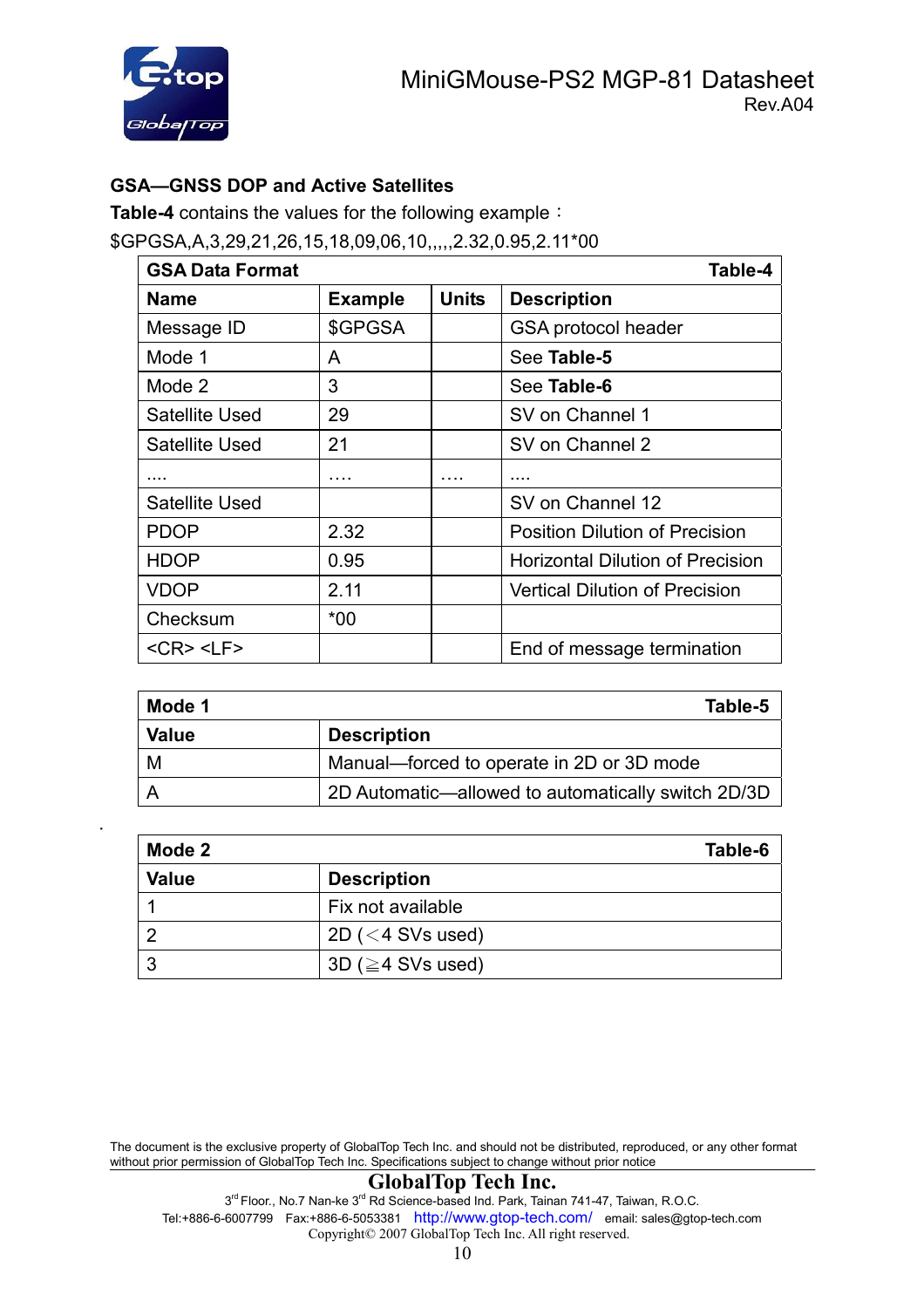

#### **GSV—GNSS Satellites in View**

**Table-7** contains the values for the following example: \$GPGSV,3,1,09,29,36,029,42,21,46,314,43,26,44,020,43,15,21,321,39\*7D \$GPGSV,3,2,09,18,26,314,40,09,57,170,44,06,20,229,37,10,26,084,37\*77 \$GPGSV,3,3,09,07,,,26\*73

| <b>GSV Data Format</b> |                |              | Table-7                      |
|------------------------|----------------|--------------|------------------------------|
| <b>Name</b>            | <b>Example</b> | <b>Units</b> | <b>Description</b>           |
| Message ID             | \$GPGSV        |              | GSV protocol header          |
| Number of              | 3              |              | Range 1 to 3                 |
| Messages               |                |              | (Depending on the number of  |
|                        |                |              | satellites tracked, multiple |
|                        |                |              | messages of GSV data may be  |
|                        |                |              | required.)                   |
| <b>Message Number1</b> | $\mathbf 1$    |              | Range 1 to 3                 |
| Satellites in View     | 09             |              |                              |
| Satellite ID           | 29             |              | Channel 1 (Range 1 to 32)    |
| Elevation              | 36             | degrees      | Channel 1 (Maximum 90)       |
| Azimuth                | 029            | degrees      | Channel 1 (True, Range 0 to  |
|                        |                |              | 359)                         |
| SNR (C/No)             | 42             | dBHz         | Range 0 to 99,               |
|                        |                |              | (null when not tracking)     |
|                        | $\cdots$       | .            |                              |
| Satellite ID           | 15             |              | Channel 4 (Range 1 to 32)    |
| Elevation              | 21             | degrees      | Channel 4 (Maximum 90)       |
| Azimuth                | 321            | degrees      | Channel 4 (True, Range 0 to  |
|                        |                |              | 359)                         |
| SNR (C/No)             | 39             | dBHz         | Range 0 to 99,               |
|                        |                |              | (null when not tracking)     |
| Checksum               | $*7D$          |              |                              |
| $<$ CR> $<$ LF>        |                |              | End of message termination   |

The document is the exclusive property of GlobalTop Tech Inc. and should not be distributed, reproduced, or any other format without prior permission of GlobalTop Tech Inc. Specifications subject to change without prior notice

#### **GlobalTop Tech Inc.**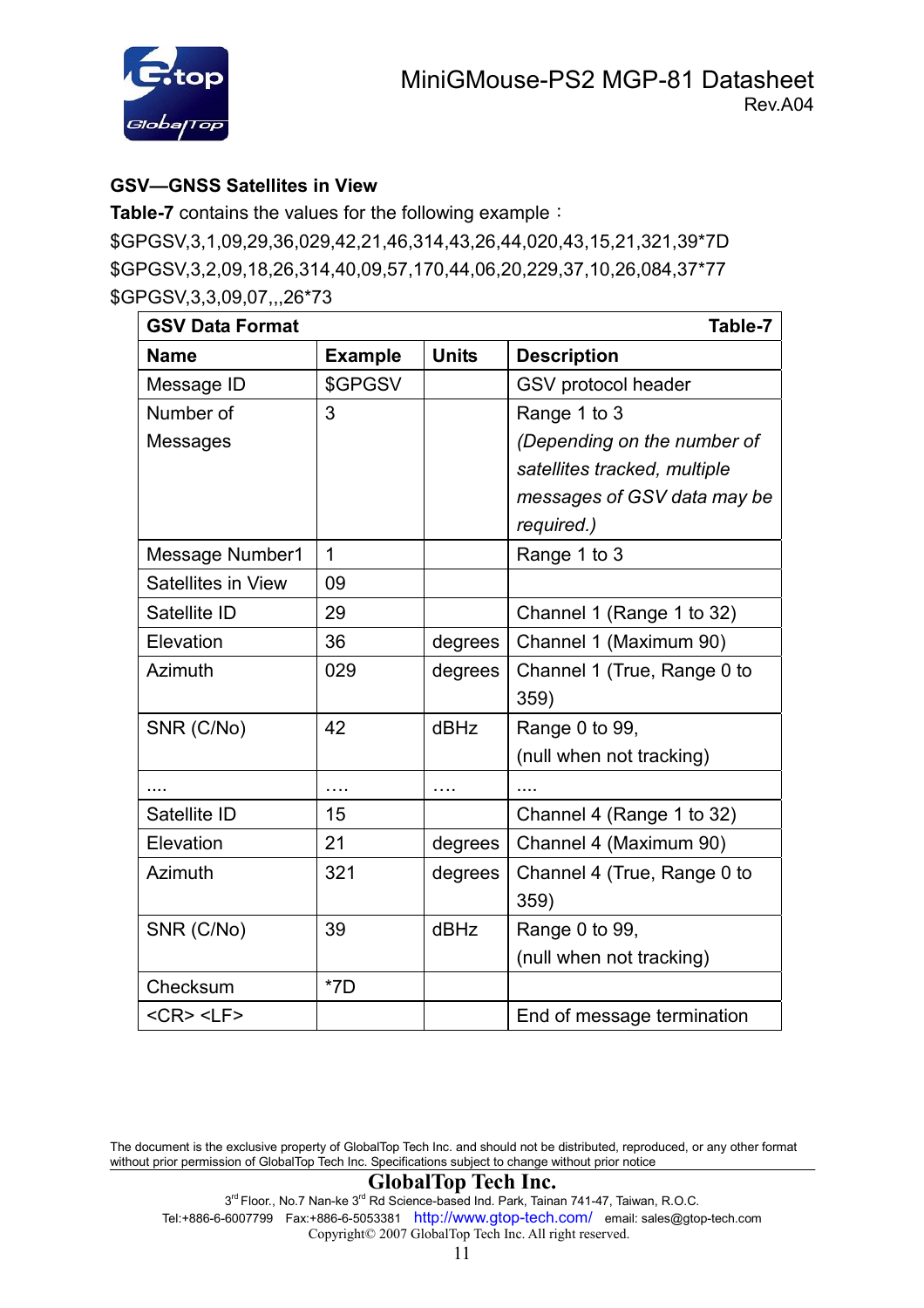

#### **RMC—Recommended Minimum Navigation Information**

**Table-8** contains the values for the following example:

\$GPRMC,064951.000,A,2307.1256,N,12016.4438,E,0.03,165.48,260406,,,A\*55

| <b>RMC Data Format</b>    |                | Table-8      |                            |
|---------------------------|----------------|--------------|----------------------------|
| <b>Name</b>               | <b>Example</b> | <b>Units</b> | <b>Description</b>         |
| Message ID                | \$GPRMC        |              | RMC protocol header        |
| <b>UTC Time</b>           | 064951.000     |              | hhmmss.sss                 |
| <b>Status</b>             | A              |              | A=data valid or V=data not |
|                           |                |              | valid                      |
| Latitude                  | 2307.1256      |              | ddmm.mmmm                  |
| N/S Indicator             | N              |              | N=north or S=south         |
| Longitude                 | 12016.4438     |              | dddmm.mmmm                 |
| <b>E/W</b> Indicator      | Е              |              | E=east or W=west           |
| Speed Over                | 0.03           | knots        |                            |
| Ground                    |                |              |                            |
| <b>Course Over</b>        | 165.48         | degrees      | <b>True</b>                |
| Ground                    |                |              |                            |
| Date                      | 260406         |              | ddmmyy                     |
| <b>Magnetic Variation</b> |                | degrees      | E=east or W=west           |
|                           |                |              | (MTK does support magnetic |
|                           |                |              | declination)               |
| Mode                      | A              |              | A= Autonomous mode         |
|                           |                |              | D= Differential mode       |
|                           |                |              | E= Estimated mode          |
| Checksum                  | $*65$          |              |                            |
| $<$ CR> $<$ LF>           |                |              | End of message termination |

The document is the exclusive property of GlobalTop Tech Inc. and should not be distributed, reproduced, or any other format without prior permission of GlobalTop Tech Inc. Specifications subject to change without prior notice

#### **GlobalTop Tech Inc.**